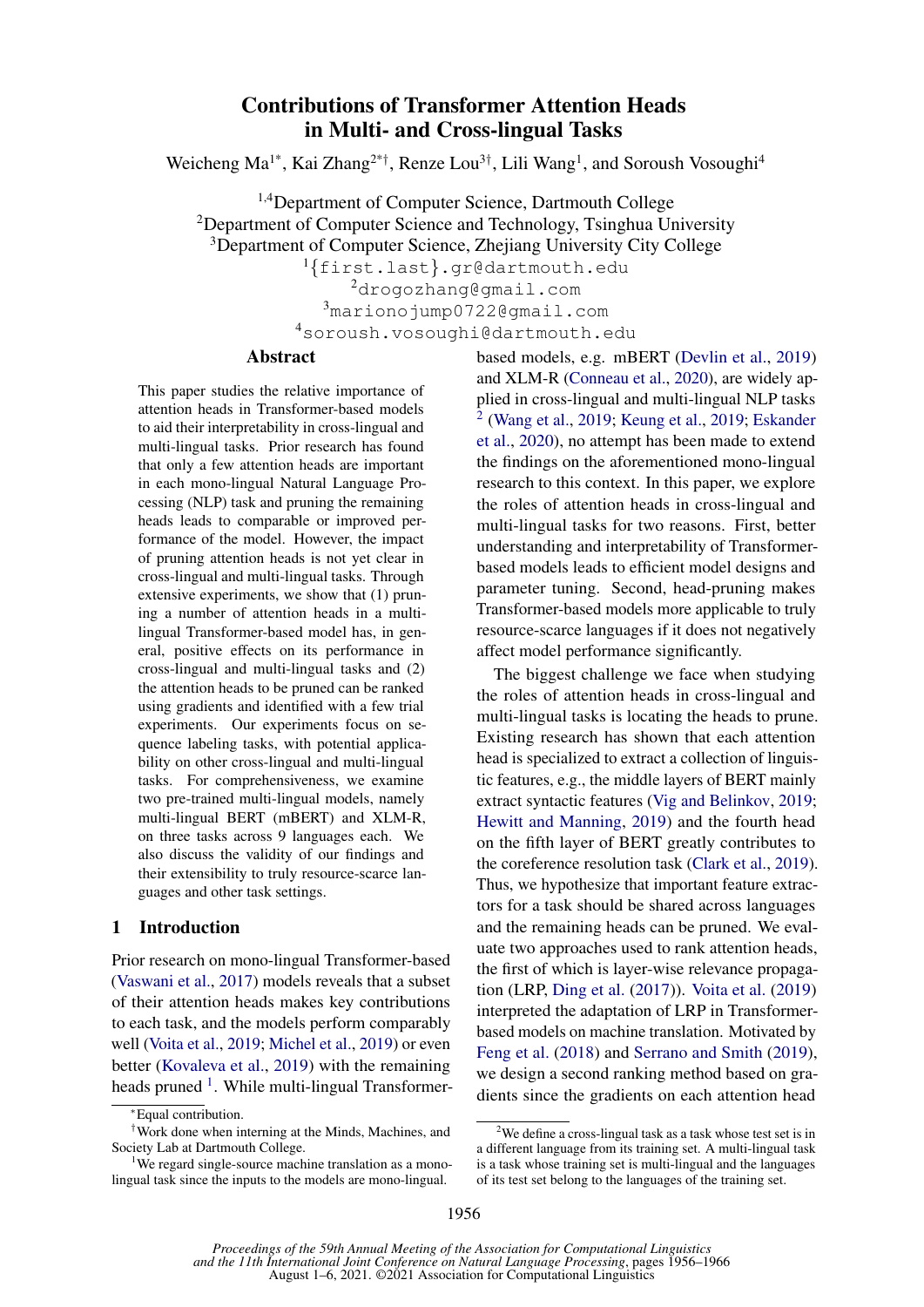reflect its contribution to the predictions.

We study the effects of pruning attention heads on three sequence labeling tasks, namely part-ofspeech tagging (POS), named entity recognition (NER), and slot filling (SF). We focus on sequence labeling tasks since they are more difficult to annotate than document- or sentence-level classification datasets and require more treatment in crosslingual and multi-lingual research. We choose POS and NER datasets in 9 languages, where English (EN), Chinese (ZH), and Arabic (AR) are candidate source languages. The MultiAtis++ corpus [\(Xu](#page-10-5) [et al.,](#page-10-5) [2020\)](#page-10-5) is used in the SF evaluations with EN as the source language. We do not include syntactic chunking and semantic role labeling tasks due to lack of availability of manually written and annotated corpora. In these experiments, we rank attention heads based only on the source language(s) to ensure the extensibility of the learned knowledge to cross-lingual tasks and resource-poor languages. In our preliminary experiments comparing the gradient-based method and LRP, the average F1 score improvements on NER with mBERT are 0.69 (cross-lingual) and 0.24 (multi-lingual) for LRP and 0.81 (cross-lingual) and 0.31 (multi-lingual) for the gradient-based method, though both methods rank attention heads similarly. Thus we choose the gradient-based method to rank attention heads in all our experiments.

Our evaluations confirm that only a subset of attention heads in each Transformer-based model makes key contributions to each cross-lingual or multi-lingual task and that these heads are shared across languages. Performance of models generally drop when the highest-ranked or randomly selected heads are pruned, validating the head rankings generated by our gradient-based method. We also observe performance improvements on tasks with multiple source languages by pruning attention heads. Our findings potentially apply to truly resource-scarce languages since we show that the models perform better with attention heads pruned when fewer training instances are available in the target languages.

The contributions of this paper are three-fold:

- We explore the roles of attention heads in multilingual Transformer-based models and find that pruning certain heads leads to comparable or better performance in cross-lingual and multilingual sequence labeling tasks.
- We adapt a gradient-based method to locate atten-

<span id="page-1-0"></span>

| LC        | Language Family       | <b>Training Size</b> |            |  |  |
|-----------|-----------------------|----------------------|------------|--|--|
|           |                       | POS                  | <b>NER</b> |  |  |
| EN        | IE, Germanic          | 12,543               | 14,987     |  |  |
| DE        | IE, Germanic          | 13,814               | 12,705     |  |  |
| NL        | IE, Germanic          | 12,264               | 15,806     |  |  |
| AR        | Afro-Asiatic, Semitic | 6,075                | 1,329      |  |  |
| <b>HE</b> | Afro-Asiatic, Semitic | 5,241                | 2,785      |  |  |
| ΖH        | Sino-Tibetan          | 3,997                | 20,905     |  |  |
| JA        | Japanese              | 7,027                | 800        |  |  |
| UR        | IE, Indic             | 4,043                | 289,741    |  |  |
| FA        | IE, Iranian           | 4,798                | 18,463     |  |  |

Table 1: Details of POS and NER datasets in our experiments. LC refers to language code. Training size denotes the number of training instances.

tion heads that can be pruned without exhaustive experiments on all possible combinations.

• We show the correctness, robustness, and extensibility of the findings and our head ranking method under a wide range of settings through comprehensive experiments.

#### 2 Datasets

We use human-written and manually annotated datasets in experiments to avoid noise from machine translation and automatic label projection.

We choose POS and NER datasets in 9 languages, namely EN, ZH, AR, Hebrew (HE), Japanese (JA), Persian (FA), German (DE), Dutch (NL), and Urdu (UR). As Table [1](#page-1-0) shows, these languages fall in diverse language families and the datasets are very different in size. EN, ZH, and AR are used as candidate source languages since they are resource-rich in many NLP tasks. Our POS datasets are all from Universal Dependencies (UD)  $v2.7<sup>3</sup>$  $v2.7<sup>3</sup>$  $v2.7<sup>3</sup>$ . These datasets are labeled with a common label set containing 17 POS tags.

For NER, we use NL, EN, and DE datasets from CoNLL-2002 and 2003 challenges [\(Tjong](#page-10-6) [Kim Sang,](#page-10-6) [2002;](#page-10-6) [Tjong Kim Sang and De Meulder,](#page-10-7) [2003\)](#page-10-7). Additionally, we use the People's Daily dataset <sup>[4](#page-1-2)</sup>, iob2corpus <sup>[5](#page-1-3)</sup>, AQMAR [\(Mohit et al.,](#page-9-10) [2012\)](#page-9-10), ArmanPerosNERCorpus [\(Poostchi et al.,](#page-10-8) [2016\)](#page-10-8), MK-PUCIT [\(Kanwal et al.,](#page-9-11) [2020\)](#page-9-11), and a news-based NER dataset [\(Mordecai and Elhadad,](#page-10-9) [2012\)](#page-10-9) for the languages CN, JA, AR, FA, UR, and

<span id="page-1-2"></span><span id="page-1-1"></span><sup>3</sup><http://universaldependencies.org/> <sup>4</sup>[http://github.com/OYE93/Chinese-NLP-C](http://github.com/OYE93/Chinese-NLP-Corpus/tree/master/NER/People)

[orpus/tree/master/NER/People'sDaily](http://github.com/OYE93/Chinese-NLP-Corpus/tree/master/NER/People)

<span id="page-1-3"></span><sup>5</sup><http://github.com/Hironsan/IOB2Corpus>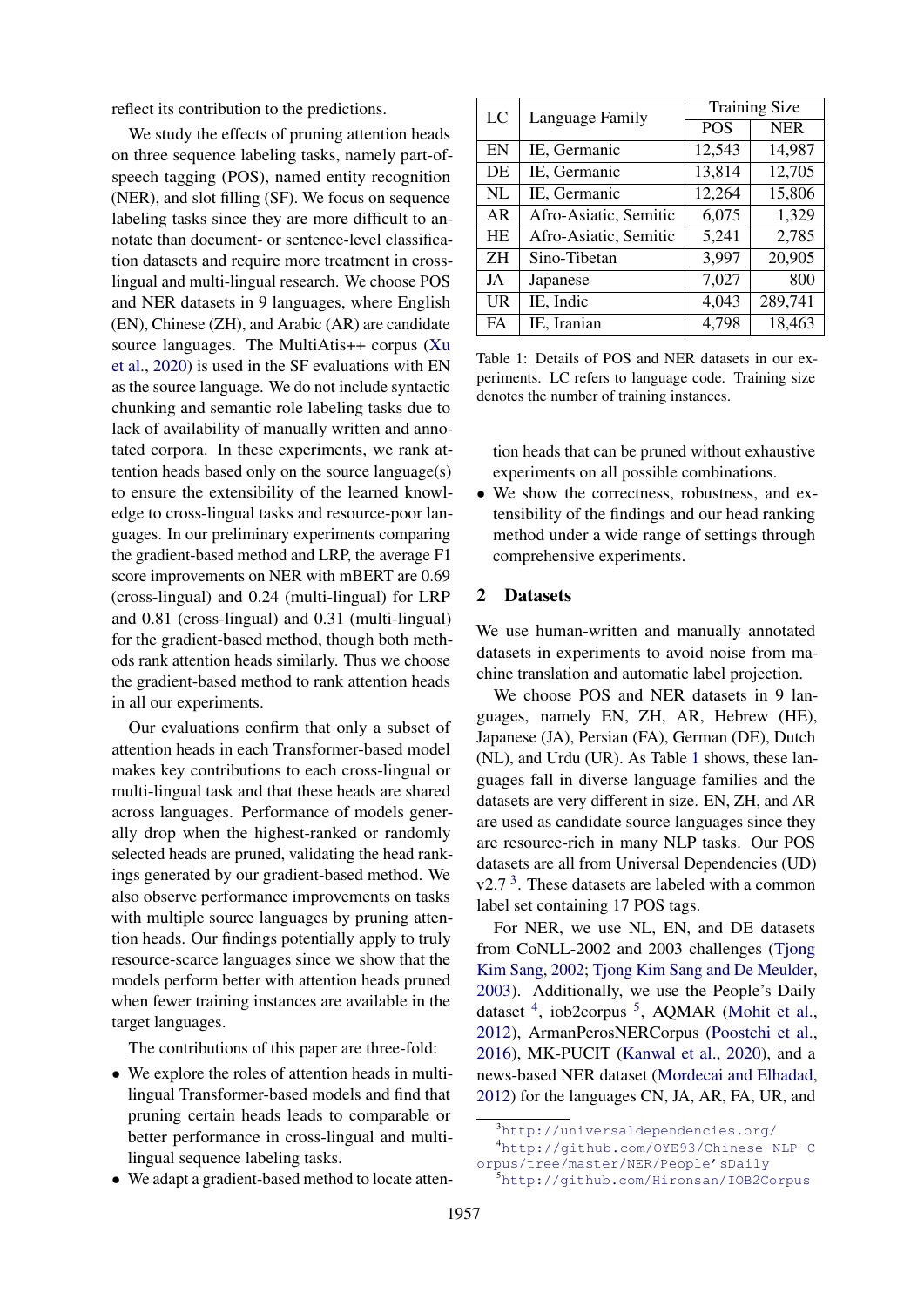HE, respectively. Since the NER datasets are individually constructed in each language, their label sets do not fully agree. As there are four NE types (PER, ORG, LOC, MISC) in the three sourcelanguage datasets, we merge other NE types into the MISC class to allow cross-lingual evaluations.

We evaluate SF models on MultiAtis++ with EN as the source language and Spanish (ES), Portuguese (PT), DE, French (FR), ZH, JA, Hindi (HI), and Turkish (TR) as target languages. There are 71 slot types in the TR dataset, 75 in the HI dataset, and 84 in the other datasets. We do not use the intent labels in our evaluations since we study only sequence labeling tasks. Thus our results are not directly comparable with [Xu et al.](#page-10-5) [\(2020\)](#page-10-5).

### 3 Methodology

Here, we introduce the gradient-based method we use in the experiments to rank the attention heads. [Feng et al.](#page-9-9) [\(2018\)](#page-9-9) claim that gradients measure the importance of features to predictions. Since each head functions similarly as a standalone feature extractor in a Transformer-based model, we use gradients to approximate the importance of the feature set extracted by each head and rank the heads accordingly. [Michel et al.](#page-9-0) [\(2019\)](#page-9-0) determine importance of heads with accumulated gradients at each head in a training epoch. Different from their approach, we fine-tune the model on the training set and rank the heads using gradients on the development set to ensure that the head importance rankings are not significantly correlated with the training instances in one source language. Specifically, our method generates head rankings for each language in three steps:

(1) We fine-tune a Transformer-based model on a mono-lingual task for three epochs.

(2) We re-run the fine-tuned model on the development partition of the dataset with back-propagation but not parameter updates to obtain gradients.

(3) We sum up the absolute gradients on each head, layer-wise normalize the accumulated gradients, and scale them into the range [0, 1] globally.

We show Spearman's rank correlation coefficients (Spearman's  $\rho$ ) between head rankings of each language pair generated by our method on POS, NER, and SF in Figure [1.](#page-2-0) The highestranked heads largely overlap in all three tasks, while the rankings of unimportant heads vary more in mBERT than XLM-R.

<span id="page-2-0"></span>

Figure 1: Spearman's  $\rho$  of head ranking matrices between languages in the POS, NER, and SF tasks. Darker colors indicate higher correlations.

After ranking the attention heads, we fine-tune the model, with the lowest-ranked head in the source language pruned. We keep increasing the number of heads to prune until it reaches a preset limit or when the performance starts to drop. We limit the number of trials to 12 since the models mostly show improved performance within 12 attempts<sup>[6](#page-2-1)</sup>.

## 4 Experiments and Analysis

This section displays and explains experimental results on cross-lingual and multi-lingual POS, NER, and SF tasks. Training sets in target languages are not used to train the model under the cross-lingual setting. Our experiments are based on the Huggingface [\(Wolf et al.,](#page-10-10) [2020\)](#page-10-10) implementations of mBERT

<span id="page-2-1"></span> $6$ On average 7.52 and 6.58 heads are pruned for POS, 7.54 and 7.28 heads for NER, and 6.19 and 6.31 heads for SF, respectively in mBERT and XLM-R models.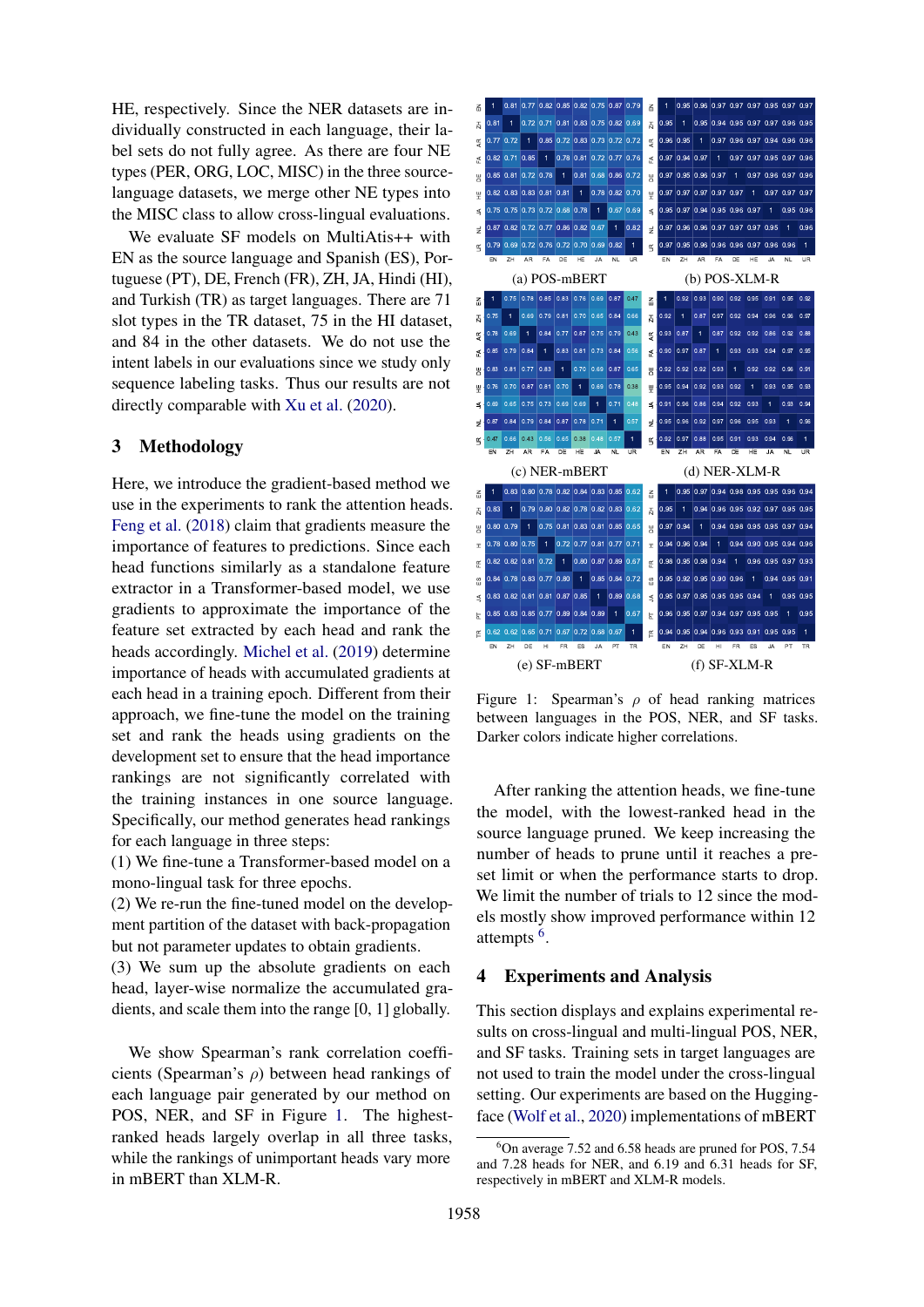<span id="page-3-0"></span>

|           |                        |                      | mBERT    |                            |         |                            |          | XLM-R                      |                |
|-----------|------------------------|----------------------|----------|----------------------------|---------|----------------------------|----------|----------------------------|----------------|
| <b>SL</b> | <b>TL</b>              |                      | Unpruned |                            | Pruned  |                            | Unpruned |                            | Pruned         |
|           |                        | $\overline{C}$ rLing | MulLing  | $\overline{\text{CrLing}}$ | MulLing | $\overline{\text{Crling}}$ | MulLing  | $\overline{\text{CrLing}}$ | <b>MulLing</b> |
|           | <b>ZH</b>              | 59.88                | 95.10    | 59.99                      | 95.31   | 41.10                      | 95.87    | 46.18                      | 95.99          |
|           | <b>AR</b>              | 55.98                | 95.64    | 56.71                      | 95.68   | 66.75                      | 96.07    | 67.02                      | 96.13          |
|           | FA                     | 57.94                | 94.48    | 58.34                      | 94.81   | 66.60                      | 96.85    | 66.50                      | 97.09          |
| EN        | DE                     | 88.86                | 94.81    | 89.13                      | 94.94   | 89.41                      | 94.81    | 89.78                      | 95.19          |
|           | HE                     | 77.91                | 96.45    | 78.01                      | 96.58   | 77.48                      | 97.26    | 80.37                      | 97.30          |
|           | JA                     | 44.73                | 96.84    | 45.95                      | 96.97   | 30.98                      | 97.52    | 33.64                      | 97.62          |
|           | NL                     | 87.45                | 96.47    | 87.48                      | 96.69   | 88.06                      | 97.04    | 88.03                      | 97.02          |
|           | $\overline{UR}$        | $\overline{53.21}$   | 91.92    | 54.78                      | 92.17   | $\overline{55.45}$         | 92.94    | 56.04                      | 93.07          |
|           | EN                     | 55.63                | 96.52    | 57.05                      | 96.64   | 42.35                      | 97.19    | 43.38                      | 97.32          |
|           | AR                     | 38.41                | 95.62    | 41.03                      | 95.66   | 36.71                      | 95.99    | 38.19                      | 96.07          |
|           | FA                     | 43.68                | 94.55    | 45.29                      | 94.63   | 33.43                      | 97.07    | 34.64                      | 97.09          |
| <b>ZH</b> | DE                     | 63.50                | 94.62    | 64.36                      | 94.75   | 46.58                      | 95.06    | 47.47                      | 95.22          |
|           | <b>HE</b>              | 57.14                | 96.51    | 57.94                      | 96.58   | 51.26                      | 97.06    | 50.42                      | 97.19          |
|           | JA                     | 43.63                | 96.73    | 44.69                      | 97.01   | 49.12                      | 97.32    | 49.74                      | 97.34          |
|           | $\overline{\text{NL}}$ | 59.95                | 96.78    | 61.10                      | 96.97   | 40.78                      | 97.30    | 42.50                      | 97.43          |
|           | <b>UR</b>              | 43.82                | 92.21    | 44.07                      | 92.26   | 30.08                      | 92.90    | 29.26                      | 93.01          |
|           | EN                     | 54.77                | 96.50    | 56.90                      | 96.53   | 61.73                      | 97.21    | 63.63                      | 97.31          |
|           | ZH                     | $\frac{46.19}{ }$    | 95.16    | 47.14                      | 95.31   | 25.12                      | 95.16    | 34.71                      | 96.04          |
|           | ${\rm FA}$             | 63.82                | 94.52    | 64.02                      | 94.64   | 70.92                      | 97.15    | 71.55                      | 97.20          |
| AR        | DE                     | 56.88                | 94.82    | 57.85                      | 94.98   | 65.21                      | 95.16    | 68.28                      | 95.29          |
|           | <b>HE</b>              | 60.33                | 96.44    | 61.88                      | 96.70   | 67.45                      | 97.23    | 67.72                      | 97.34          |
|           | <b>JA</b>              | 44.32                | 97.02    | 44.18                      | 97.15   | 22.11                      | 97.52    | 29.21                      | 97.65          |
|           | $\overline{\text{NL}}$ | 58.86                | 96.87    | 60.31                      | 97.03   | 62.93                      | 96.87    | 64.80                      | 97.50          |
|           | <b>UR</b>              | 49.31                | 92.00    | 49.76                      | 92.16   | 54.79                      | 92.74    | 56.06                      | 92.88          |

Table 2: F-1 scores of mBERT and XLM on POS. SL and TL refer to source and target languages and CrLing and MulLing stand for cross-lingual and multi-lingual settings, respectively. Unpruned results are produced by the full models and pruned results are the best scores each model produces with up to 12 lowest-ranked heads pruned. The higher performance in each pair of pruned and unpruned experiments is in bold.

and XLM-R. Specifically, we use the pre-trained bert-base-multilingual-cased and xlm-roberta-base models for their comparable model sizes. The models are fine-tuned for 3 epochs with a learning rate of 5e-5 in all the experiments. We use the official dataset splits and load training instances with sequential data samplers, so the reported evaluation scores are robust to randomness.

# 4.1 POS

Table [2](#page-3-0) shows the evaluation scores on POS with three source language choices. In the majority (88 out of 96 pairs) of experiments, pruning up to 12 attention heads improves mBERT and XLM-R performance. Results are comparable in the other 8 experiments with and without head pruning. Average F-1 score improvements are 0.91 for mBERT and 1.78 for XLM-R in cross-lingual tasks, and 0.15 for mBERT and 0.17 for XLM-R in multi-

lingual tasks. These results support that pruning heads generally has positive effects on model performance in cross-lingual and multi-lingual tasks, and that our method correctly ranks the heads.

Consistent with [Conneau et al.](#page-9-3) [\(2020\)](#page-9-3), XLM-R usually outperforms mBERT, with exceptions in cross-lingual experiments where ZH and JA datasets are involved. Word segmentation in ZH and JA is different from the other languages we choose, e.g. words are not separated by white spaces and unpaired adjacent word pieces often make up a new word. As XLM-R applies the SentencePiece tokenization method [\(Kudo and](#page-9-12) [Richardson,](#page-9-12) [2018\)](#page-9-12), it is more likely to detect wrong word boundaries and make improper predictions than mBERT in cross-lingual experiments involving ZH or JA datasets. We note that the performance improvements are solid regardless of the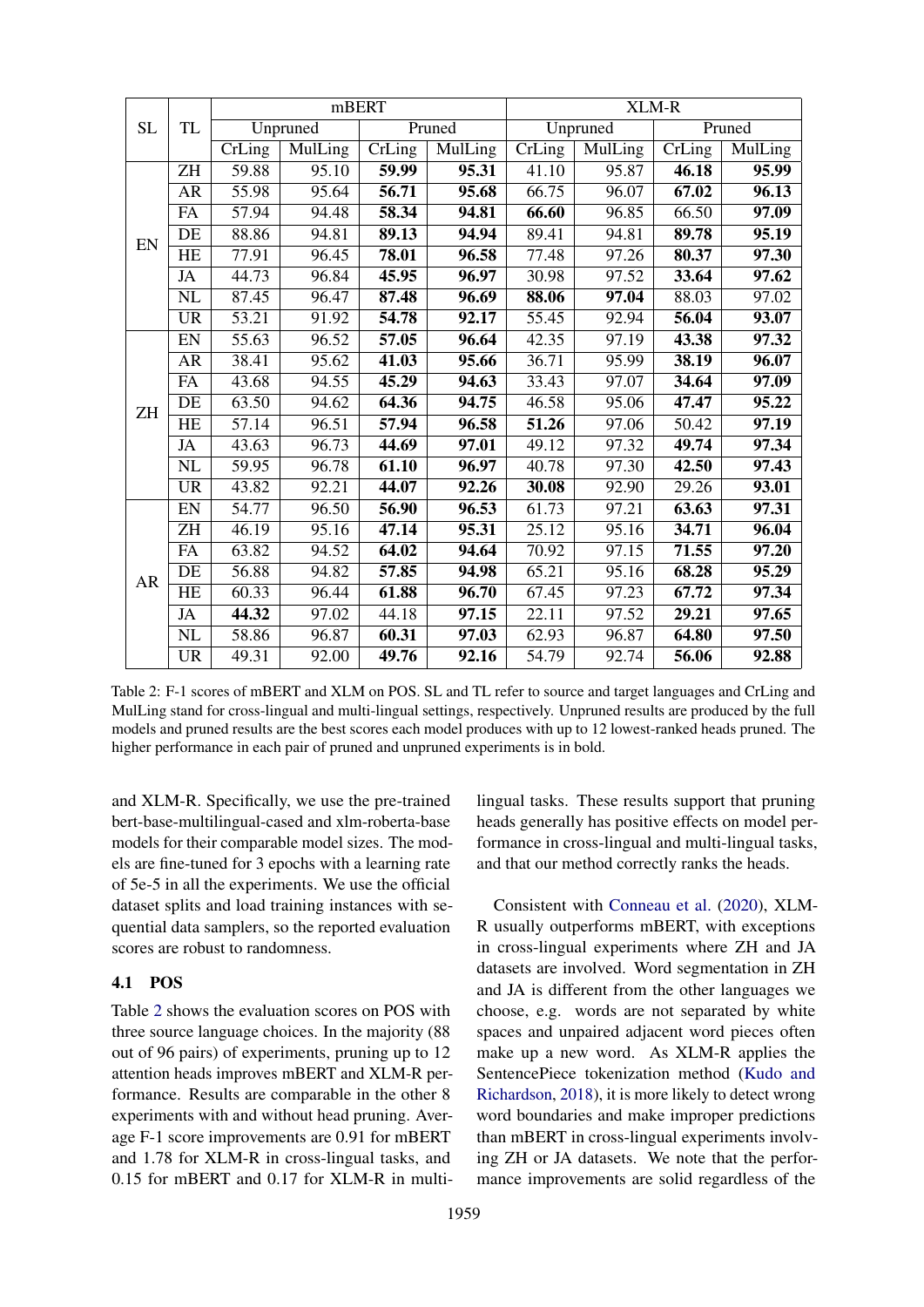<span id="page-4-0"></span>

|           |                        |                    |                | mBERT                      |                |                            |          | XLM-R                       |                |
|-----------|------------------------|--------------------|----------------|----------------------------|----------------|----------------------------|----------|-----------------------------|----------------|
| <b>SL</b> | <b>TL</b>              |                    | Unpruned       |                            | Pruned         |                            | Unpruned |                             | Pruned         |
|           |                        | CrLing             | <b>MulLing</b> | $\overline{\text{CrLing}}$ | <b>MulLing</b> | $\overline{\text{CrLing}}$ | MulLing  | $\overline{\text{CrL}}$ ing | <b>MulLing</b> |
|           | <b>ZH</b>              | 47.64              | 93.24          | 51.61                      | 93.71          | 29.97                      | 90.99    | 32.33                       | 91.11          |
|           | <b>AR</b>              | 38.81              | 70.55          | 38.93                      | 73.32          | 41.21                      | 71.77    | 43.78                       | 74.28          |
|           | FA                     | 40.12              | 96.70          | 39.81                      | 96.97          | 54.90                      | 96.62    | 55.72                       | 96.98          |
| EN        | DE                     | $\overline{56.43}$ | 79.11          | 58.27                      | 79.19          | 63.71                      | 82.31    | 66.48                       | 83.10          |
|           | HE                     | 46.92              | 89.18          | 46.55                      | 88.49          | 56.96                      | 88.02    | 56.87                       | 89.67          |
|           | JA                     | 42.45              | 84.91          | 44.14                      | 84.34          | 33.87                      | 81.48    | 37.88                       | 82.35          |
|           | NL                     | 64.51              | 84.90          | 65.56                      | 85.17          | 77.15                      | 90.21    | 77.66                       | 90.38          |
|           | $\overline{UR}$        | 37.34              | 99.29          | 40.60                      | 99.22          | 58.25                      | 99.15    | 58.68                       | 99.07          |
|           | ${\rm EN}$             | 38.58              | 87.65          | 41.40                      | 87.99          | 56.40                      | 90.72    | 58.55                       | 91.05          |
|           | <b>AR</b>              | 36.43              | 72.27          | 36.99                      | 72.86          | 34.31                      | 74.84    | 36.11                       | 75.68          |
|           | FA                     | 45.68              | 96.21          | 46.57                      | 96.23          | 51.60                      | 95.63    | $\overline{5}1.51$          | 95.66          |
| ZH        | DE                     | 29.07              | 79.04          | 33.81                      | 78.67          | 56.22                      | 82.33    | 55.51                       | 82.54          |
|           | <b>HE</b>              | 47.14              | 88.20          | 47.68                      | 89.35          | 48.52                      | 85.95    | 48.94                       | 87.79          |
|           | JA                     | 49.21              | 82.02          | 51.69                      | 83.20          | 46.18                      | 80.19    | 47.06                       | 82.63          |
|           | $\overline{\text{NL}}$ | 29.75              | 84.61          | 31.46                      | 85.28          | 49.59                      | 89.56    | 52.27                       | 90.56          |
|           | <b>UR</b>              | 44.61              | 99.26          | 46.33                      | 99.28          | 48.98                      | 98.99    | 55.95                       | 99.10          |
|           | ${\rm EN}$             | 19.29              | 87.86          | 20.07                      | 87.82          | 51.33                      | 90.37    | 51.00                       | 91.01          |
|           | <b>ZH</b>              | 41.70              | 93.46          | 40.43                      | 93.54          | 25.78                      | 90.51    | 31.03                       | 91.00          |
|           | FA                     | 46.57              | 96.82          | 46.87                      | 96.87          | 53.35                      | 96.55    | 52.60                       | 96.74          |
| AR        | DE                     | 24.47              | 75.78          | 25.62                      | 78.04          | 50.87                      | 82.63    | $\overline{50.00}$          | 82.73          |
|           | HE                     | 47.15              | 86.77          | 46.72                      | 87.64          | 49.52                      | 87.37    | 50.85                       | 89.28          |
|           | JA                     | 41.49              | 79.90          | 42.11                      | 83.17          | 36.98                      | 81.72    | 38.87                       | 80.92          |
|           | $\overline{\text{NL}}$ | 26.00              | 84.83          | 26.34                      | 85.24          | 49.27                      | 90.73    | 48.87                       | 91.11          |
|           | <b>UR</b>              | 46.47              | 99.26          | 45.66                      | 99.31          | 48.48                      | 99.10    | 53.51                       | 99.15          |

Table 3: F-1 scores of mBERT and XLM on NER. SL and TL refer to source and target languages and CrLing and MulLing stand for cross-lingual and multi-lingual settings, respectively. Unpruned results are produced by the full models and pruned results are the best scores each model produces with up to 12 lowest-ranked heads pruned.

source language selection and severe differences of training data sizes in EN, ZH, and AR. This demonstrates the correctness of the head rankings our method generates and that the important attention heads for a task are almost language invariant.

We also examine to what extent the score improvements are affected by the relationships between source and target languages, e.g. language families, URIEL language distance scores [\(Littell](#page-9-13) [et al.,](#page-9-13) [2017\)](#page-9-13), and the similarity of the head ranking matrices. There are three non-exclusive clusters of language families (containing more than one language) in our choice of languages, namely Indo-European (IE), Germanic, and Semitic languages. Average score improvements between models with and without head pruning are 0.40 (IE), 0.16 (Germanic), and 0.91 (Semitic) for mBERT and 0.19 (IE), 0.18 (Germanic), and 0.19 (Semitic) for XLM-R. In comparison, the overall average score im-

provements are 0.53 for mBERT and 0.97 for XLM-R. Despite the generally higher performance of models when the source and target languages are in the same family, the score improvements by pruning heads are not necessarily associated with language families. Additionally, we use Spearman's  $\rho$  to measure the correlations between improved F-1 scores and URIEL language distances. The correlation scores are 0.11 (cross-lingual) and 0.12 (multi-lingual) for mBERT, and -0.40 (crosslingual) and 0.23 (multi-lingual) for XLM-R. Similarly, the Spearman's  $\rho$  between score improvements and similarities in head ranking matrices shown in Figure [1](#page-2-0) are -0.34 (cross-lingual) and 0.25 (multi-lingual) for mBERT, and -0.52 (crosslingual) and -0.10 (multi-lingual) for XLM-R. This indicate that except in the cross-lingual XLM-R model which faces word segmentation issues on ZH or JA experiments, pruning attention heads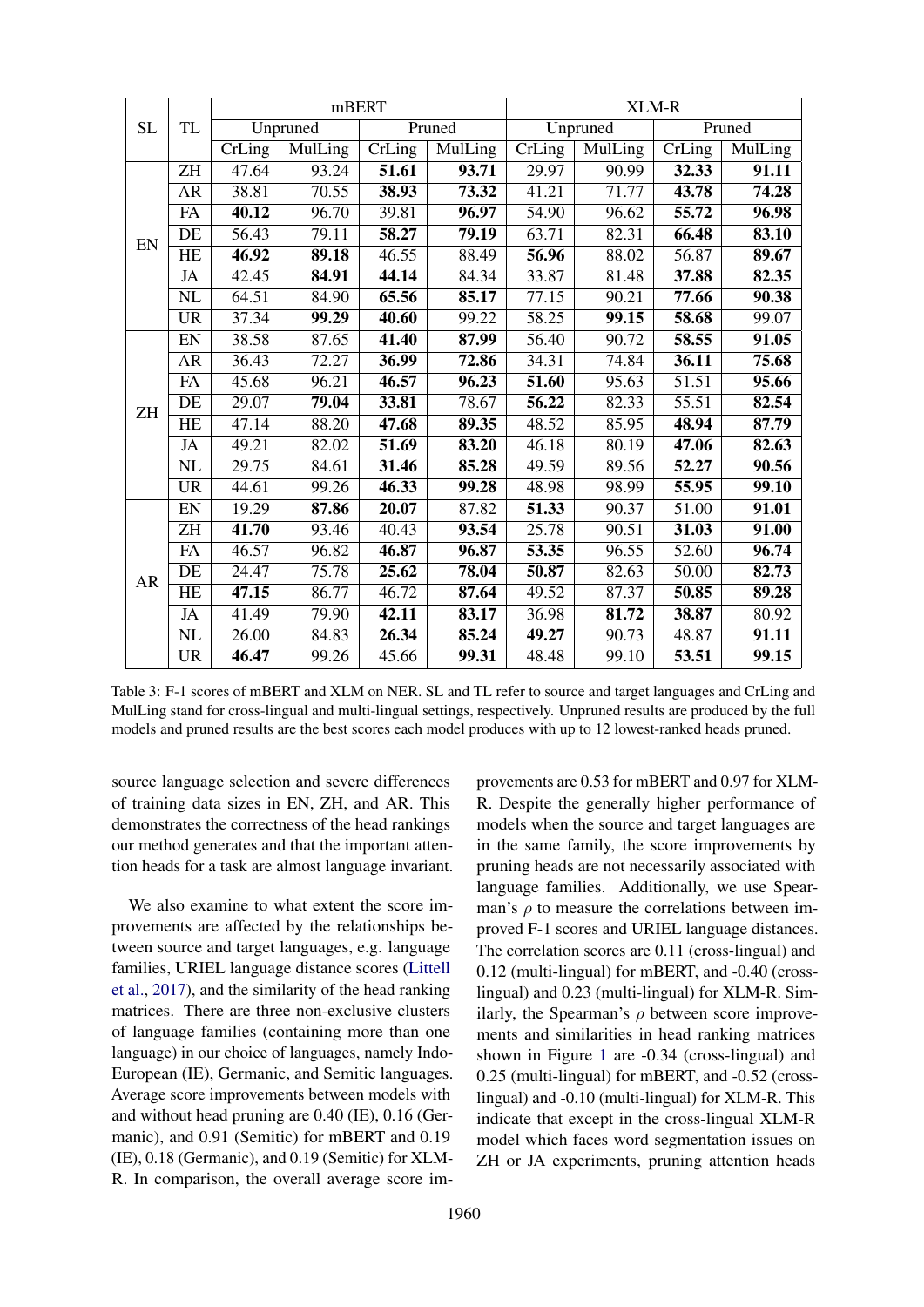<span id="page-5-0"></span>

|           |           |          |         | mBERT  |         | <b>XLM-R</b>   |         |        |         |
|-----------|-----------|----------|---------|--------|---------|----------------|---------|--------|---------|
| <b>SL</b> | TL        | Unpruned |         | Pruned |         | Unpruned       |         | Pruned |         |
|           |           | CrLing   | MulLing | CrLing | MulLing | CrLing         | MulLing | CrLing | MulLing |
|           | <b>ZH</b> | 69.83    | 94.11   | 71.84  | 94.25   | 62.58          | 93.97   | 67.98  | 94.29   |
|           | DE        | 60.69    | 94.60   | 66.97  | 94.95   | 82.85          | 94.81   | 83.50  | 95.35   |
|           | HI        | 44.28    | 85.93   | 45.84  | 87.08   | 58.32          | 86.72   | 66.39  | 87.16   |
|           | <b>FR</b> | 60.44    | 93.96   | 67.13  | 94.18   | 76.53          | 93.51   | 77.59  | 93.77   |
| EN        | ES        | 72.27    | 87.71   | 73.96  | 88.17   | 81.70          | 89.10   | 81.88  | 88.83   |
|           | JA        | 68.28    | 93.73   | 68.32  | 93.78   | 32.39          | 93.65   | 36.68  | 93.71   |
|           | <b>PT</b> | 59.37    | 90.83   | 63.23  | 90.82   | 77.42          | 90.76   | 77.54  | 91.24   |
|           | <b>TR</b> | 28.11    | 83.41   | 32.21  | 84.31   | 45.91          | 83.20   | 52.64  | 84.30   |
|           | EN        | 95.43    |         | 95.27  |         | 94.87<br>94.59 |         |        |         |

Table 4: Slot F-1 scores on the MultiAtis++ corpus. CrLing and MulLing refer to cross-lingual and multi-lingual settings, respectively. SL and TL refer to source and target languages, respectively. English mono-lingual results are reported for validity check purposes.

improves model performance regardless of the distances between source and target languages. Thus our findings are potentially applicable to all crosslingual and multi-lingual POS tasks.

## 4.2 NER

As Table [3](#page-4-0) shows, pruning attention heads generally has positive effects on our cross-lingual and multi-lingual NER models. Even in the multilingual AR-UR experiment where the full mBERT model achieves an F-1 score of 99.26, the score is raised to 99.31 by pruning heads. Scores are comparable with and without head pruning in the 19 cases where model performances are not improved. This also lends support to the specialized role of important attention heads and the consistency of head rankings across languages. In NER experiments, performance drops mostly happen when the source and target languages are from different families. This is likely caused by the difference between named entity (NE) representations across language families. We show in Section [5.2](#page-6-0) that the gap is largely bridged when a language from the same family as the target language is added to the source languages.

Average score improvements are comparable on mBERT (0.81 under cross-lingual and 0.31 under multi-lingual settings) and XLM-R (1.08 under cross-lingual and 0.67 under multi-lingual settings) in NER experiments. The results indicate that the performance improvements introduced by headpruning are not sensitive to the pre-training corpora of models. The correlations between F-1 score improvements and URIEL language distances are small, with Spearman's  $\rho$  of -0.05 (cross-lingual) and -0.27 (multi-lingual) for mBERT and 0.10 (cross-lingual) and 0.12 (multi-lingual) for XLM-R. Similarities between head ranking matrices do not greatly affect score improvements either, the Spearman's  $\rho$  of which are -0.08 (cross-lingual) and 0.06 (multi-lingual) for mBERT and 0.05 (cross-lingual) and 0.12 (multi-lingual) for XLM-R. The findings in POS and NER experiments are consistent, supporting our hypothesis that important heads for a task are shared by arbitrary source-target language selections.

## 4.3 Slot Filling

We report SF evaluation results in Table [4.](#page-5-0) In 31 out of 34 pairs of experiments, pruning up to 12 heads results in performance improvements, while the scores are comparable in the other three cases. These results agree with those in POS and NER experiments, showing that only a subset of heads in each model makes key contributions to crosslingual or multi-lingual tasks.

We also evaluate the correlations between score changes and the closeness of source and target languages. In terms of URIEL language distances, the Spearman's  $\rho$  are 0.69 (cross-lingual) and 0.14 (multi-lingual) for mBERT and -0.59 (cross-lingual) and 0.14 (multi-lingual) for XLM-R. The coefficients are -0.25 (cross-lingual) and -0.73 (multi-lingual) for mBERT and -0.70 (crosslingual) and -0.14 (multi-lingual) between score improvements and similarities in head ranking matrices. While these coefficients are generally higher than those in POS and NER evaluations, their pvalues are also high (0.55 to 0.74), indicating the correlations between the score changes and source-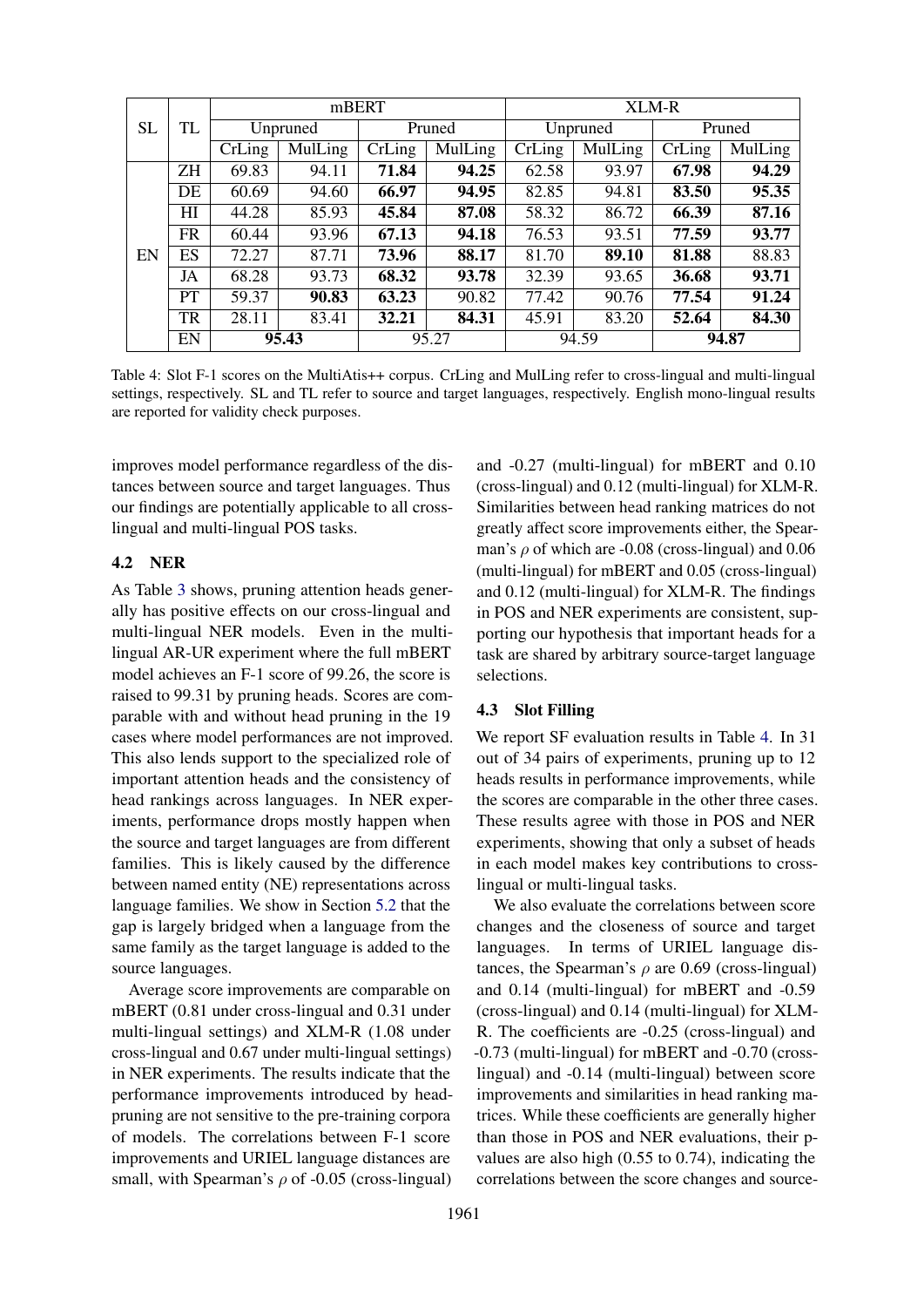<span id="page-6-2"></span>

| <b>NER</b> |                    |             |                            |              |  |  |  |  |
|------------|--------------------|-------------|----------------------------|--------------|--|--|--|--|
| TL         |                    | Max-Pruning |                            | Rand-Pruning |  |  |  |  |
|            | CrLing             | MulLing     | CrLing                     | MulLing      |  |  |  |  |
| <b>ZH</b>  | $-1.74$            | $+0.08$     | $-2.44$                    | $+0.26$      |  |  |  |  |
| <b>AR</b>  | $-3.17$            | $-2.42$     | $-2.09$                    | $-0.43$      |  |  |  |  |
| DE         | $\overline{+0.88}$ | $-0.62$     | $+0.57$                    | $-0.38$      |  |  |  |  |
| NL         | $-2.76$            | $-0.23$     | $+0.29$                    | $+0.36$      |  |  |  |  |
| FA         | $-0.86$            | $-0.31$     | $-2.52$                    | $-0.74$      |  |  |  |  |
| <b>HE</b>  | $-2.50$            | $-2.15$     | $-0.49$                    | $-4.21$      |  |  |  |  |
| JA         | $-1.48$            | $-1.08$     | $-2.65$                    | $-2.40$      |  |  |  |  |
| <b>UR</b>  | $-0.15$            | $-0.10$     | $-0.60$                    | $-0.12$      |  |  |  |  |
| <b>POS</b> |                    |             |                            |              |  |  |  |  |
|            |                    |             |                            |              |  |  |  |  |
|            |                    | Max-Mask    |                            | Rand-Mask    |  |  |  |  |
| <b>TL</b>  | CrLing             | MulLing     | $\overline{\text{CrLing}}$ | MulLing      |  |  |  |  |
| ZH         | $+0.03$            | $-0.39$     | $-0.14$                    | $-0.20$      |  |  |  |  |
| AR         | $-0.65$            | $-0.04$     | $-0.66$                    | $-0.12$      |  |  |  |  |
| DE         | $-0.64$            | $-0.04$     | $-0.64$                    | $-0.14$      |  |  |  |  |
| <b>NL</b>  | $-0.13$            | $-0.13$     | $-0.11$                    | $-0.16$      |  |  |  |  |
| FA         | $-0.75$            | $-0.03$     | $-0.53$                    | $-0.25$      |  |  |  |  |
| HE         | $-1.27$            | $-0.28$     | $-1.06$                    | $+0.05$      |  |  |  |  |
| JA         | $-22.29$           | $-0.05$     | $-1.23$                    | $-0.05$      |  |  |  |  |

Table 5: F-1 score differences from the full mBERT model on NER (upper) and POS (lower) by pruning highest ranked (Max-Pruning) or random (Rand-Pruning) heads in the ranking matrices. The source language is EN. Blue and red cells indicate score drops and improvements, respectively.

target language closeness are not statistically sig-nificant<sup>[7](#page-6-1)</sup>

### 5 Discussions

In this section, we perform case studies to confirm the validity of our head ranking method. We also illustrate the extensibility of the knowledge we learn from the main experiments to a wider range of settings, e.g. when the training dataset is limited in size or constructed over multiple source languages.

## 5.1 Correctness of Head Rankings

We evaluate the correctness of our head ranking method through comparisons between results in Tables [2](#page-3-0) and [3](#page-4-0) and those produced by pruning (1) randomly sampled heads and (2) highest ranked heads. Specifically, we repeat the head-pruning experiments with mBERT on NER and POS using

EN as the source language and display the score differences from the the full models in Table [5.](#page-6-2) Same as in the main experiments, we pick the best score from pruning 1 to 12 heads in each experiment. A random seed of 42 is used for sampling attention heads to prune under the random sampling setting.

In 14 out of 16 NER experiments, pruning the heads ranked highest by our method results in noticeable performance drops compared to the full model. Consistently, pruning the highest-ranked attention heads harms the performance of mBERT in 15 out of 16 POS experiments. Though score changes are slightly positive for cross-lingual EN-DE and multi-lingual EN-ZH NER tasks and in the cross-lingual EN-ZH POS experiment, improvements introduced by pruning lowest-ranked heads are more significant, as Table [2](#page-3-0) and Table [3](#page-4-0) show. Pruning random attention heads also has mainly negative effects on the performance of mBERT. These results indicate that while pruning attention heads potentially boosts the performance of models, reasonably choosing the heads to prune is important. Our gradient-based method properly ranks the heads by their priority to prune.

### <span id="page-6-0"></span>5.2 Multiple Source Languages

Training cross-lingual models on multiple source languages is a practical way to improve their performance, due to enlarged training data size and supervision from source-target languages closer to each other [\(Wu et al.,](#page-10-11) [2020;](#page-10-11) [Moon et al.,](#page-10-12) [2019;](#page-10-12) [Chen et al.,](#page-9-14) [2019;](#page-10-13) [Rahimi et al.,](#page-10-13) 2019; Täckström, [2012\)](#page-10-14). We also explore the effects of pruning attention heads under the multi-source settings. In this section, we experiment with mBERT on EN, DE, AR, HE, and ZH datasets for both NER and POS tasks. These languages fall into three mutually exclusive language families, enabling our analysis on the influence of training cross-lingual models with source languages belonging to the same family as the target language. Similar to related research, the model is fine-tuned on the concatenation of training datasets in all the languages but the one on which the model is tested.

Since the head ranking matrices are not identical across languages, we design three heuristics to rank the heads in the multi-source experiments. The first method merges the head ranking matrices of all the source languages into one matrix and re-generates the rankings. The second method ranks the attention heads after summing up the head ranking

<span id="page-6-1"></span><sup>&</sup>lt;sup>7</sup>The p-values for all the other Spearman's  $\rho$  we report are lower than 0.01, showing that those correlation scores are statistically significant.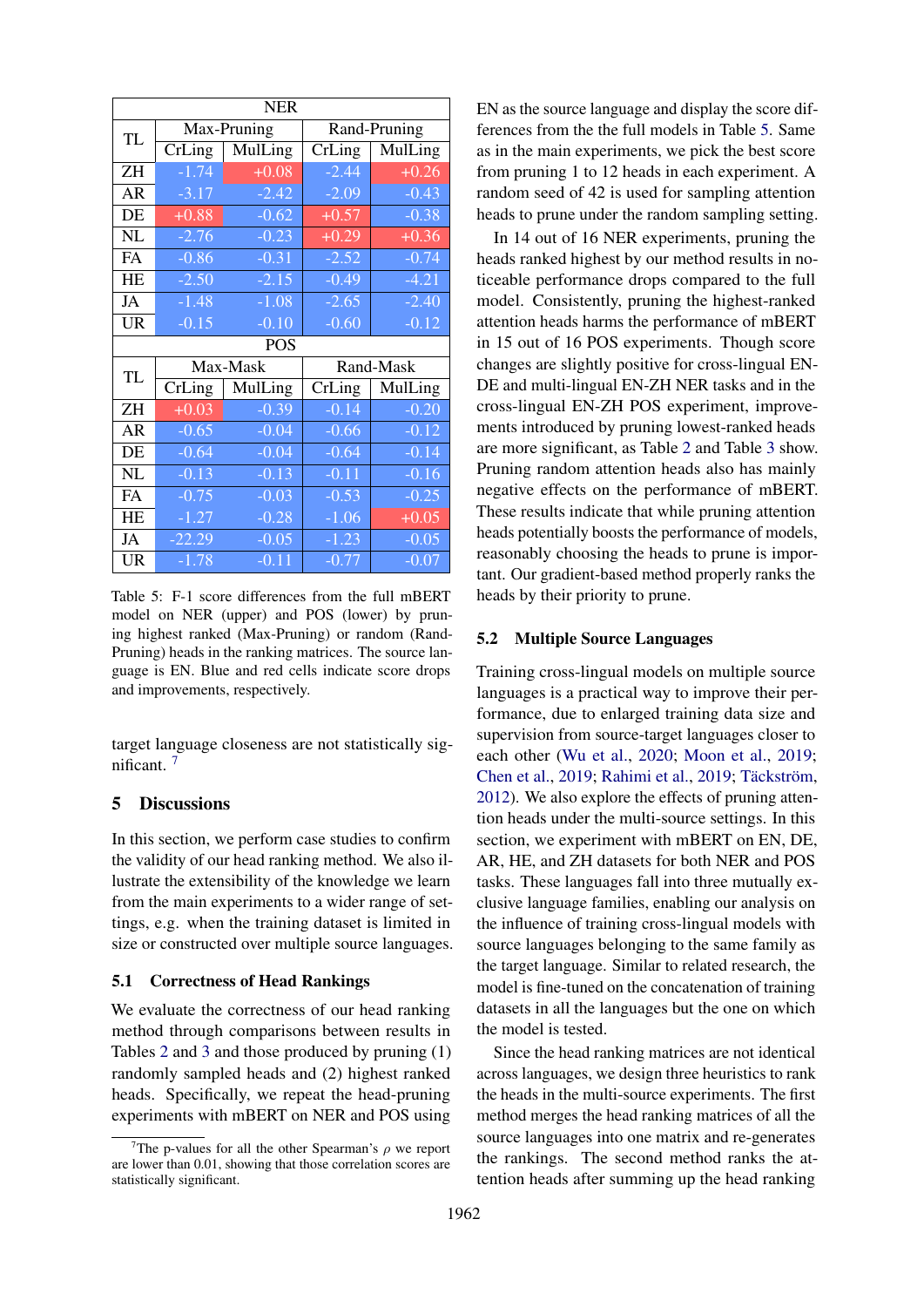<span id="page-7-1"></span>

Figure 2: F-1 scores of mBERT on multi-lingual NER with 10% - 90% target language training data usage. Dashed blue lines indicate scores without head pruning and solid red lines show scores with head pruning.

<span id="page-7-0"></span>

| <b>NER</b> |                                   |       |            |           |           |  |  |  |  |
|------------|-----------------------------------|-------|------------|-----------|-----------|--|--|--|--|
|            | EN                                | DE    | AR         | <b>HE</b> | <b>ZH</b> |  |  |  |  |
| FL         | 60.77                             | 59.16 | 35.90      | 51.19     | 44.18     |  |  |  |  |
| MD         | 62.63                             | 61.10 | 40.78      | 55.15     | 47.59     |  |  |  |  |
| SD         | 63.38                             | 61.66 | 41.53      | 54.20     | 47.08     |  |  |  |  |
| EC         | 64.63                             | 61.71 | 40.78      | 56.26     | 47.24     |  |  |  |  |
|            |                                   |       | <b>POS</b> |           |           |  |  |  |  |
|            | EN<br>ΖH<br>DE<br><b>HE</b><br>AR |       |            |           |           |  |  |  |  |
| FL.        | 81.97                             | 88.82 | 74.07      | 75.62     | 61.31     |  |  |  |  |
| MD         | 82.99                             | 89.19 | 74.65      | 77.00     | 61.74     |  |  |  |  |
| <b>SD</b>  | 82.62                             | 88.74 | 74.41      | 77.30     | 61.29     |  |  |  |  |
| EC         | 83.49                             | 89.20 | 75.86      | 78.04     | 62.33     |  |  |  |  |

Table 6: Cross-lingual NER (upper) and POS (lower) evaluation results with multiple source languages. FL indicates unpruning. MD, SD, and EC are the three heuristics we examine.

matrices. We also examine the efficacy of pruning heads based on the head rankings from a single language. For this heuristic, we run experiments using the head ranking matrix from each language and report the highest score. We refer to the three heuristics as MD, SD, and EC, respectively.

Table [6](#page-7-0) displays the results. We note that in the NER evaluations, the performance of mBERT on all the languages but ZH are higher than those in the single-source experiments. This supports our hypothesis that supervision from languages in the

same family as the target language helps improve model performance. Different from NER, the evaluation results on POS are not much higher than the single-source evaluation scores, implying that syntactic features are more consistent across languages than appearances of named entities. However, it is consistent on both tasks that pruning attention heads brings performance boosts to all the multisource experiments. While the EC heuristic provides the largest improvement margin in 3 out of 5 experiments, it requires a lot more trial experiments. MD and SD perform comparably well in most cases so they are also promising heuristics for ranking attention heads under the multi-source setting. The results support that pruning attention heads is beneficial to Transformer-based models in cross-lingual tasks even if the training dataset is already large and diverse in languages.

## 5.3 Extension to Resource-poor Languages

While the languages we use in the main experiments are not truly resource-poor, we examine our findings when training sets in the target languages are smaller. We design experiments under the multilingual setting with subsampled training datasets in target languages. Specifically, we randomly divide the training set of each target language into 10 disjoint subsets and compare model performance, with and without head pruning, using 1 to 9 sub-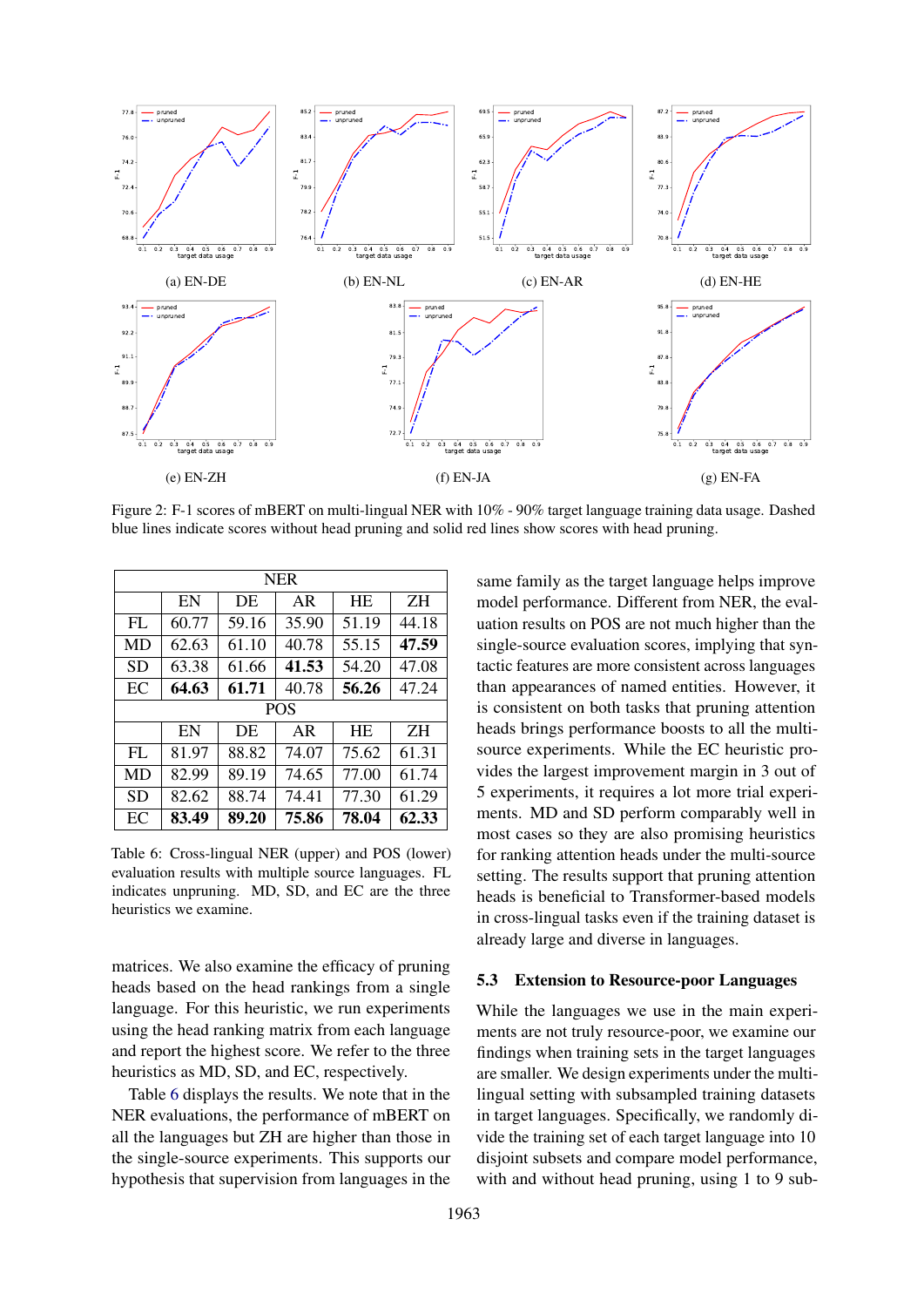<span id="page-8-0"></span>

Figure 3: F-1 scores of mBERT on multi-lingual the POS task with 10% - 90% target language training data usage. Dashed blue lines indicate scores without head pruning and solid red lines show scores with head pruning.

sets. We do not use 0 or 10 subsets since they correspond to cross-lingual and fully multi-lingual settings, respectively. We run the evaluations on NER and POS tasks. These datasets vary greatly in size, allowing us to validate our findings on targetlanguage datasets with as few as 80 training examples. The UR NER dataset is excluded from this case study since its training set is overly large. We note that the score differences with and without head pruning are, in the main experiments, consistent for all the choices of models and source languages. Thus, we only display the mBERT performance with EN as the source language on NER in Figure [2](#page-7-1) and that on POS in Figure [3.](#page-8-0)

The evaluation results are consistent with those in our main experiments, where the model with up to 12 attention heads pruned generally outperforms the full mBERT model. This further supports our hypothesis that pruning lower-ranked attention heads has positive effects on the performance of Transformer-based models in truly resource-scarce languages. It is also worth noting that pruning attention heads often causes the mBERT model to reach peak evaluation scores with less training data in the target language. For example, in the EN-JA NER experiments, the full model achieves the highest F-1 score when all the 800 training instances in the JA dataset are used while the model with heads pruned achieves a comparable score with 20% less data. This suggests that pruning attention heads makes deep Transformer-based models easier to train with less training data and thus more applicable to truly resource-poor languages.

## 6 Conclusion and Future Work

This paper studied the contributions of attention heads in Transformer-based models. Past research has shown that in mono-lingual tasks, pruning a large number of attention heads can achieve comparable or higher performance than the full models. However, we were the first to extend these findings to cross-lingual and multi-lingual sequence labeling tasks. Using a gradient-based method, we identified the heads to prune and showed that pruning attention heads generally has positive effects on mBERT and XLM-R performances. Additional case studies empirically demonstrated the validity of our findings and showed further extensibility of them to a wider range of task settings. In addition to better understanding of Transformerbased models under cross- and multi-lingual settings, our findings can be applied to existing models to achieve better performance with reduced training data and resource consumption. Future work could include improving model interpretability in other cross-lingual and multi-lingual tasks, e.g. XNLI [\(Conneau et al.,](#page-9-15) [2018\)](#page-9-15) and other passage-level classification tasks.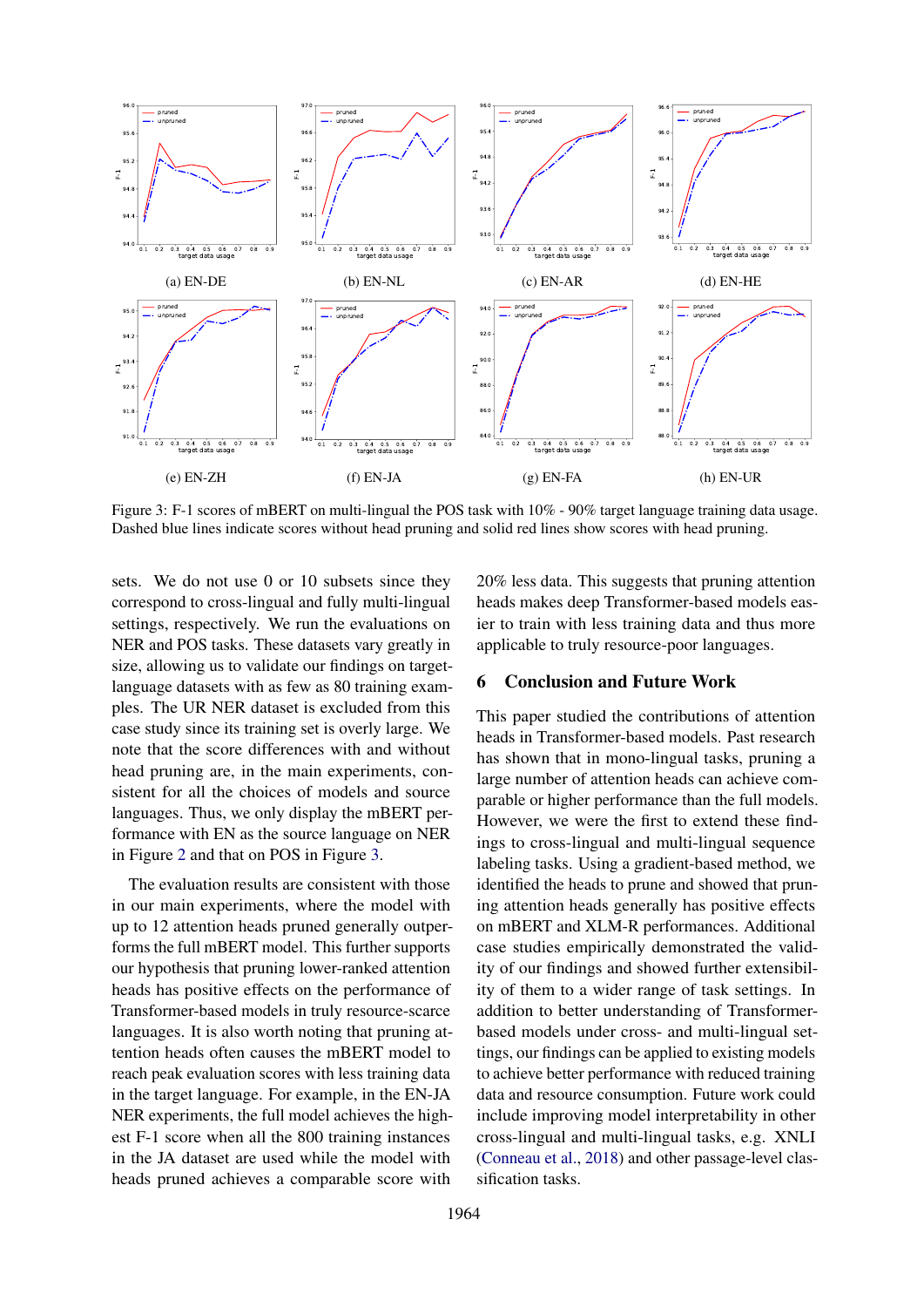#### References

- <span id="page-9-14"></span>Xilun Chen, Ahmed Hassan Awadallah, Hany Hassan, Wei Wang, and Claire Cardie. 2019. [Multi](https://doi.org/10.18653/v1/P19-1299)[source cross-lingual model transfer: Learning what](https://doi.org/10.18653/v1/P19-1299) [to share.](https://doi.org/10.18653/v1/P19-1299) In *Proceedings of the 57th Annual Meeting of the Association for Computational Linguistics*, pages 3098–3112, Florence, Italy. Association for Computational Linguistics.
- <span id="page-9-7"></span>Kevin Clark, Urvashi Khandelwal, Omer Levy, and Christopher D. Manning. 2019. [What does BERT](https://doi.org/10.18653/v1/W19-4828) [look at? an analysis of BERT's attention.](https://doi.org/10.18653/v1/W19-4828) In *Proceedings of the 2019 ACL Workshop BlackboxNLP: Analyzing and Interpreting Neural Networks for NLP*, pages 276–286, Florence, Italy. Association for Computational Linguistics.
- <span id="page-9-3"></span>Alexis Conneau, Kartikay Khandelwal, Naman Goyal, Vishrav Chaudhary, Guillaume Wenzek, Francisco Guzmán, Edouard Grave, Myle Ott, Luke Zettlemoyer, and Veselin Stoyanov. 2020. [Unsupervised](https://doi.org/10.18653/v1/2020.acl-main.747) [cross-lingual representation learning at scale.](https://doi.org/10.18653/v1/2020.acl-main.747) In *Proceedings of the 58th Annual Meeting of the Association for Computational Linguistics*, pages 8440– 8451, Online. Association for Computational Linguistics.
- <span id="page-9-15"></span>Alexis Conneau, Ruty Rinott, Guillaume Lample, Adina Williams, Samuel R. Bowman, Holger Schwenk, and Veselin Stoyanov. 2018. XNLI: Evaluating cross-lingual sentence representations. In *Proceedings of the 2018 Conference on Empirical Methods in Natural Language Processing*. Association for Computational Linguistics.
- <span id="page-9-2"></span>Jacob Devlin, Ming-Wei Chang, Kenton Lee, and Kristina Toutanova. 2019. [BERT: Pre-training of](https://doi.org/10.18653/v1/N19-1423) [deep bidirectional transformers for language under](https://doi.org/10.18653/v1/N19-1423)[standing.](https://doi.org/10.18653/v1/N19-1423) In *Proceedings of the 2019 Conference of the North American Chapter of the Association for Computational Linguistics: Human Language Technologies, Volume 1 (Long and Short Papers)*, pages 4171–4186, Minneapolis, Minnesota. Association for Computational Linguistics.
- <span id="page-9-8"></span>Yanzhuo Ding, Yang Liu, Huanbo Luan, and Maosong Sun. 2017. [Visualizing and understanding neural](https://doi.org/10.18653/v1/P17-1106) [machine translation.](https://doi.org/10.18653/v1/P17-1106) In *Proceedings of the 55th Annual Meeting of the Association for Computational Linguistics (Volume 1: Long Papers)*, pages 1150– 1159, Vancouver, Canada. Association for Computational Linguistics.
- <span id="page-9-5"></span>Ramy Eskander, Smaranda Muresan, and Michael Collins. 2020. [Unsupervised cross-lingual part-of](https://doi.org/10.18653/v1/2020.emnlp-main.391)[speech tagging for truly low-resource scenarios.](https://doi.org/10.18653/v1/2020.emnlp-main.391) In *Proceedings of the 2020 Conference on Empirical Methods in Natural Language Processing (EMNLP)*, pages 4820–4831, Online. Association for Computational Linguistics.
- <span id="page-9-9"></span>Shi Feng, Eric Wallace, Alvin Grissom II, Mohit Iyyer, Pedro Rodriguez, and Jordan Boyd-Graber. 2018. [Pathologies of neural models make interpretations](https://doi.org/10.18653/v1/D18-1407)

[difficult.](https://doi.org/10.18653/v1/D18-1407) In *Proceedings of the 2018 Conference on Empirical Methods in Natural Language Processing*, pages 3719–3728, Brussels, Belgium. Association for Computational Linguistics.

- <span id="page-9-6"></span>John Hewitt and Christopher D. Manning. 2019. [A](https://doi.org/10.18653/v1/N19-1419) [structural probe for finding syntax in word repre](https://doi.org/10.18653/v1/N19-1419)[sentations.](https://doi.org/10.18653/v1/N19-1419) In *Proceedings of the 2019 Conference of the North American Chapter of the Association for Computational Linguistics: Human Language Technologies, Volume 1 (Long and Short Papers)*, pages 4129–4138, Minneapolis, Minnesota. Association for Computational Linguistics.
- <span id="page-9-11"></span>Safia Kanwal, Kamran Malik, Khurram Shahzad, Faisal Aslam, and Zubair Nawaz. 2020. [Urdu](https://doi.org/10.1145/3329710) [named entity recognition: Corpus generation and](https://doi.org/10.1145/3329710) [deep learning applications.](https://doi.org/10.1145/3329710) *ACM Trans. Asian Low Resour. Lang. Inf. Process.*, 19(1):8:1–8:13.
- <span id="page-9-4"></span>Phillip Keung, Yichao Lu, and Vikas Bhardwaj. 2019. [Adversarial learning with contextual embeddings for](https://doi.org/10.18653/v1/D19-1138) [zero-resource cross-lingual classification and NER.](https://doi.org/10.18653/v1/D19-1138) In *Proceedings of the 2019 Conference on Empirical Methods in Natural Language Processing and the 9th International Joint Conference on Natural Language Processing (EMNLP-IJCNLP)*, pages 1355– 1360, Hong Kong, China. Association for Computational Linguistics.
- <span id="page-9-1"></span>Olga Kovaleva, Alexey Romanov, Anna Rogers, and Anna Rumshisky. 2019. [Revealing the dark secrets](https://doi.org/10.18653/v1/D19-1445) [of BERT.](https://doi.org/10.18653/v1/D19-1445) In *Proceedings of the 2019 Conference on Empirical Methods in Natural Language Processing and the 9th International Joint Conference on Natural Language Processing (EMNLP-IJCNLP)*, pages 4365–4374, Hong Kong, China. Association for Computational Linguistics.
- <span id="page-9-12"></span>Taku Kudo and John Richardson. 2018. [SentencePiece:](https://doi.org/10.18653/v1/D18-2012) [A simple and language independent subword tok](https://doi.org/10.18653/v1/D18-2012)[enizer and detokenizer for neural text processing.](https://doi.org/10.18653/v1/D18-2012) In *Proceedings of the 2018 Conference on Empirical Methods in Natural Language Processing: System Demonstrations*, pages 66–71, Brussels, Belgium. Association for Computational Linguistics.
- <span id="page-9-13"></span>Patrick Littell, David R. Mortensen, Ke Lin, Katherine Kairis, Carlisle Turner, and Lori Levin. 2017. [Uriel and lang2vec: Representing languages as typo](http://aclweb.org/anthology/E17-2002)[logical, geographical, and phylogenetic vectors.](http://aclweb.org/anthology/E17-2002) In *Proceedings of the 15th Conference of the European Chapter of the Association for Computational Linguistics: Volume 2, Short Papers*, pages 8–14. Association for Computational Linguistics.
- <span id="page-9-0"></span>Paul Michel, Omer Levy, and Graham Neubig. 2019. [Are sixteen heads really better than one?](https://proceedings.neurips.cc/paper/2019/file/2c601ad9d2ff9bc8b282670cdd54f69f-Paper.pdf) In *Advances in Neural Information Processing Systems*, volume 32, pages 14014–14024. Curran Associates, Inc.
- <span id="page-9-10"></span>Behrang Mohit, Nathan Schneider, Rishav Bhowmick, Kemal Oflazer, and Noah A. Smith. 2012. [Recall](https://www.aclweb.org/anthology/E12-1017)[oriented learning of named entities in Arabic](https://www.aclweb.org/anthology/E12-1017)